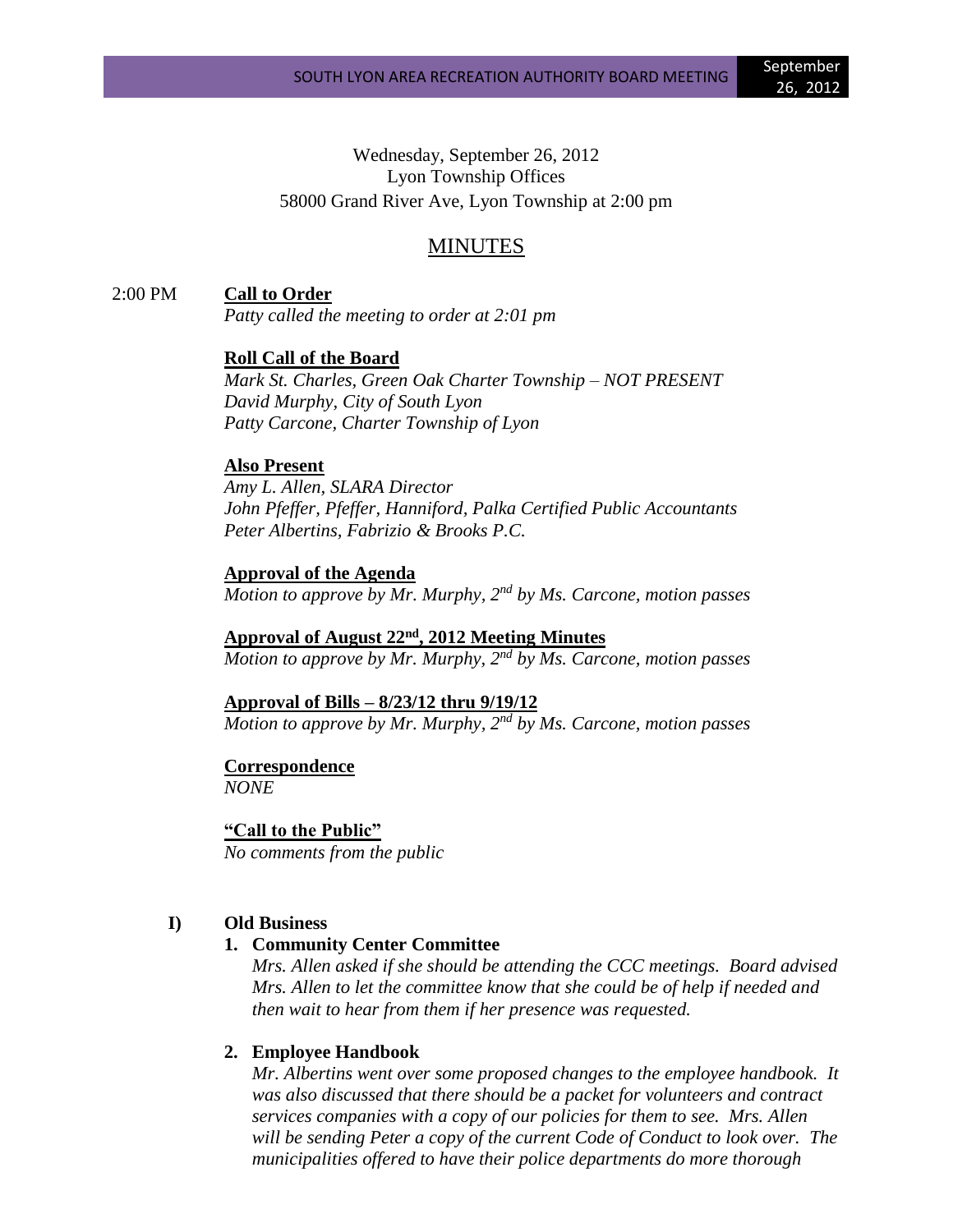*back ground checks for employees in the future. Mrs. Allen will be getting a list of the current employees/volunteers so that these may be done. Moving forward all new employee/volunteer background checks will be done by one of the municipalities.*

#### **II) New Business**

#### **1. Audit – Pfeffer \* Hanniford \* Palka Reoprt**

*Motion to accept the audit as presented by Mr. Murphy, 2nd by Ms. Carcone, motion passes*

#### **2. Community Contributions for next fiscal year**

*This item has been tabled until the next meeting.*

#### **3. Budget Amendments**

*This item has been tabled until the next meeting.*

#### **4. SLARA Staff Cell Phones**

*Mrs. Allen let the board know that she would be giving her current employee cell phone to Mr. Theunissen, the new sports coordinator. The board asked Mrs. Allen to prepare a phone contact list for the next board meeting so all board members have it.*

#### **5. SLARA Office Updates**

*Sports Coordinator – SLARA has hired Steven Theunissen as the new Sports Coordinator. He started on Monday, September 24th. Things are going well so far. He is spending a lot of time with Mrs. Szostak to be brought up to date with the current programs.*

*Building – Mrs. Allen asked the board about the possibility of painting the outside of the SLARA office building. Mrs. Carcone suggested that Mrs. Allen go to a local paint shop like Sherman Williams to see if they would donate paint. Mr. Murphy said he would send a South Lyon DPW employee to power wash the building and give Mrs. Allen dimensions to help determine how much paint would be needed to cover the building.*

*Parking Lot – Mrs. Allen asked the board if she could order an "Employee Parking Only" sign for the back lot and a post to put it up on. There are many people parking there and in different directions making it dangerous for people walking around to the front of the building. Mr. Murphy said that DPW would install the sign and post if Mrs. Allen ordered it.*

*Billingual Fun – Mrs. Allen let the board know that SLARA has started a new youth Spanish enrichment class at Brummer and Hardy Elementary this fall. Class take place immediately preceding school and immediately following school. This is the first time we have offered anything like this. We have over 40 kids enrolled! It's a real success!*

*KV Sports – Mrs. Allen and Mrs. Szostak went to meet with George from KV Sports. He is looking to lease the old fashion bug on Pontiac Trail in South*